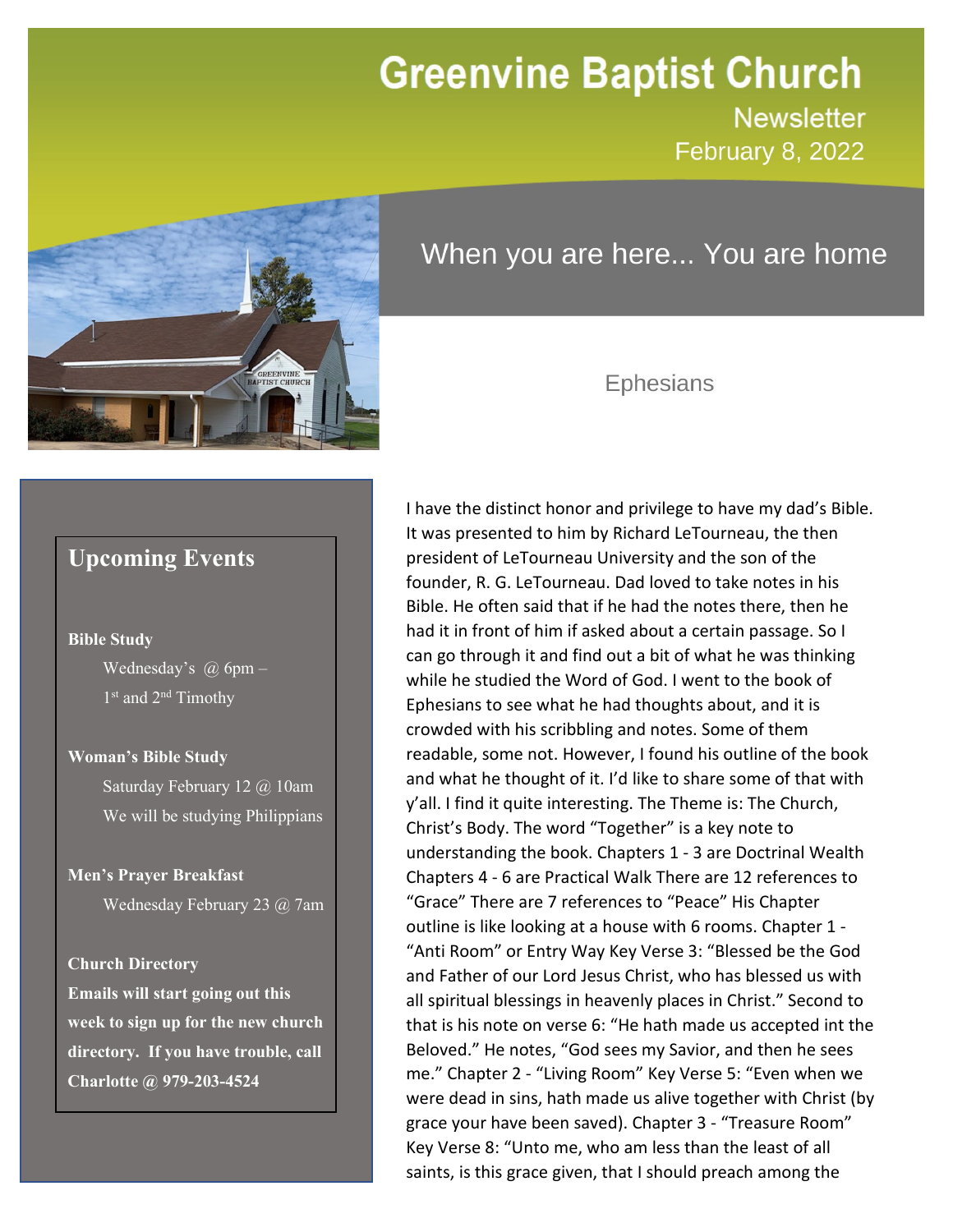Gentiles the unsearchable riches in Christ." Chapter 4 - "School Room" Key Verses 11 - 16: "And He gave some apostles; and some, prophets; and some, evangelists; and some, pastors and teachers; for the perfecting of the saints; for the work of the ministry for the edifying of the body of Christ, till we all come in the unity of the faith, and the knowledge of the Son of God, unto a perfect man, unto the measure of the stature of the fullness of Christ. That we henceforth be no more children, tossed to and fro, and carried about with every wind of doctrine, by the sleight of men, and cunning craftiness, by which they lie in wait to deceive; but, speaking the truth in love, may grow up into Him in all things, who is the head, even Christ; from whom the whole body fitly joined together and compacted by that which every joint suppliers, according to the effectual working in the measure of every part, taketh increase of the body unto the edifying of itself in love." Chapter 5 - "Music Room" Key Verses 18 - 19: "And be not drunk with wine, in which is excess, but be filled with the Spirit, speaking to yourselves in psalms and hymns and spiritual songs, singing and making melody in your hearts to the Lord." Chapter 6 - "Armor Room" Key 11: "Put on the whole armor of God, that you may be able to stand against the wiles of the devil." I think I will just leave it at that. I will encourage you to read the book of Ephesians in one sitting. Then go back and see how Dad used this outline to teach the truths in this wonderful book. 2 Timothy 3: 16 says, "All Scripture is given by inspiration of God, and is profitable for doctrine, for reproof, for correction, for instruction in righteousness, that the man of God may be perfect, thoroughly finished unto all good works." I have some tomatoes at the church in the fellowship hall if you want some, since we didn't meet this past Sunday. Give me a call and I will meet you there if you don't have a key. Blessings upon all y'all. Jack & Karen

### Special Announcement:

There will be an annual business meeting following the service this Sunday to discuss the 2022 budget and the possible expansion of the cemetery.

### Congratulations Becky Demuth:

On the birth of your Great Grand Daughter Ava Sue born on Saturday February 5, 2022